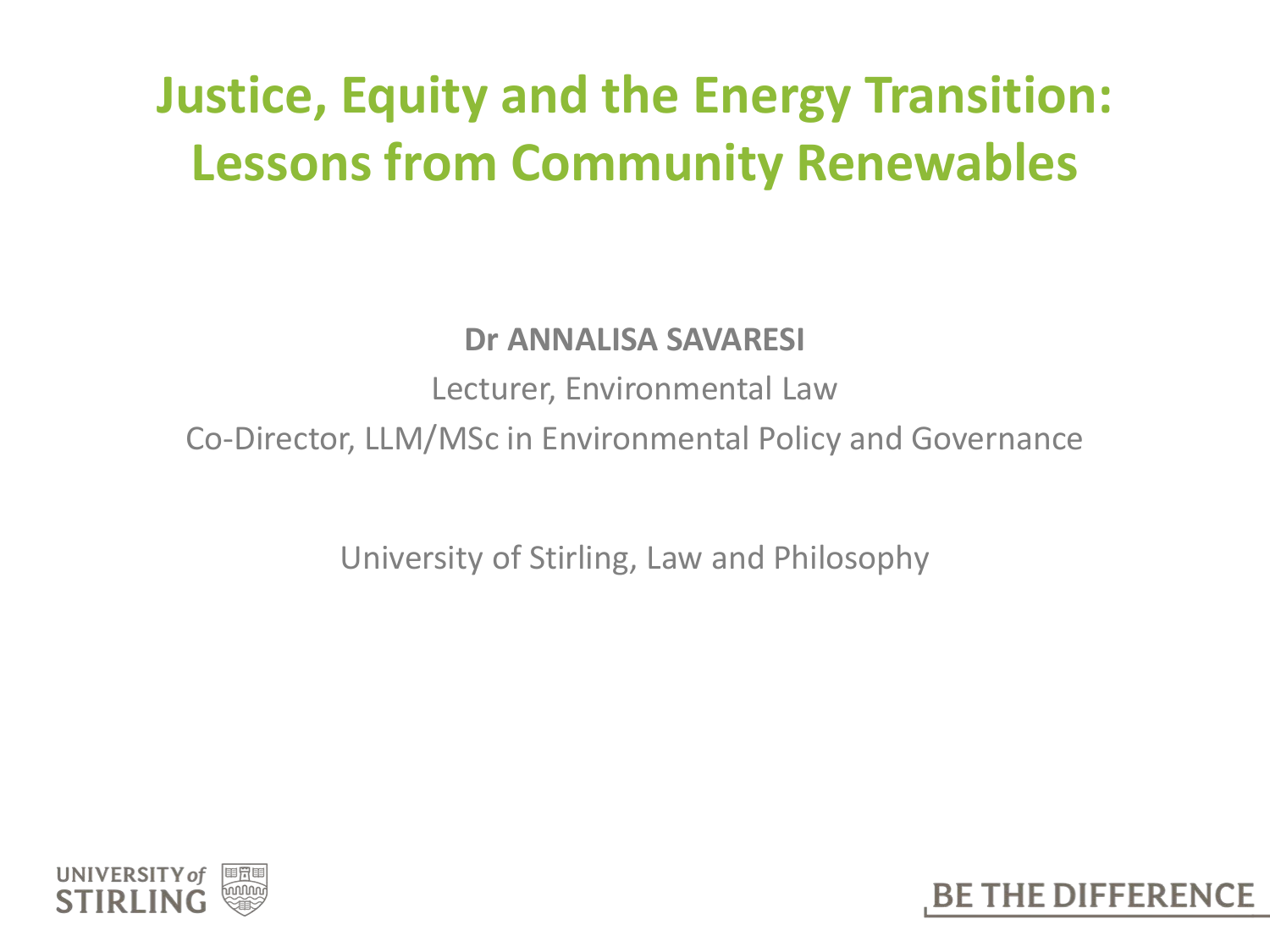## **Summary**

Defining community renewables Procedural justice Distributive justice Restorative justice Areas for further enquiry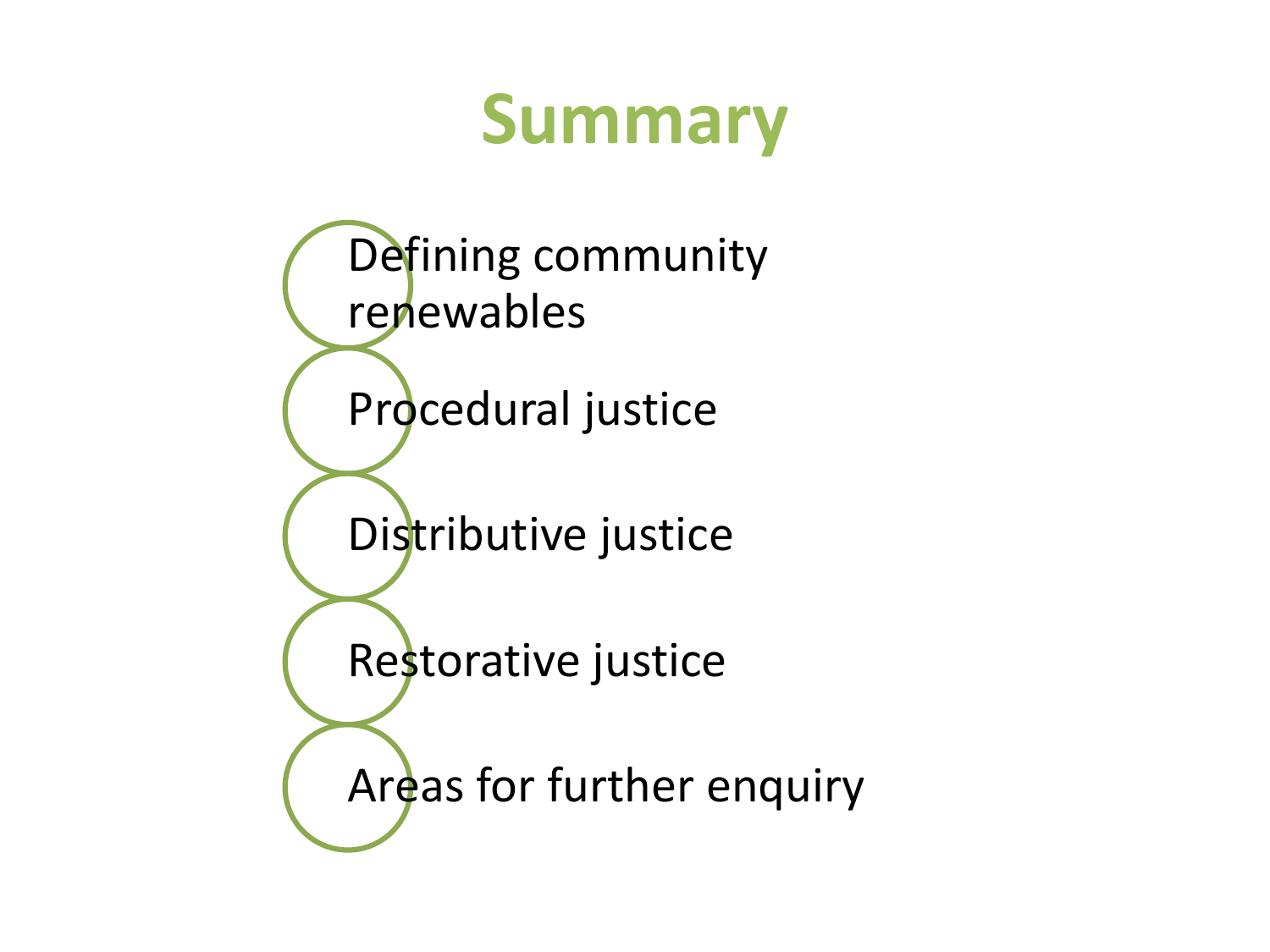### **What Are 'Community Renewables'?**

**Process** what matters is who a renewable energy project 'is developed and run by' and 'who is involved and has influence'

**Outcome** what matters is 'how the outcomes of a project are spatially and socially distributed' and 'who benefits from it in economic or social terms.'

SOURCE: Gordon Walker and Patrick Devine-Wright, 'Community Renewable Energy: What Should It Mean?' (2008) 36 Energy Policy 497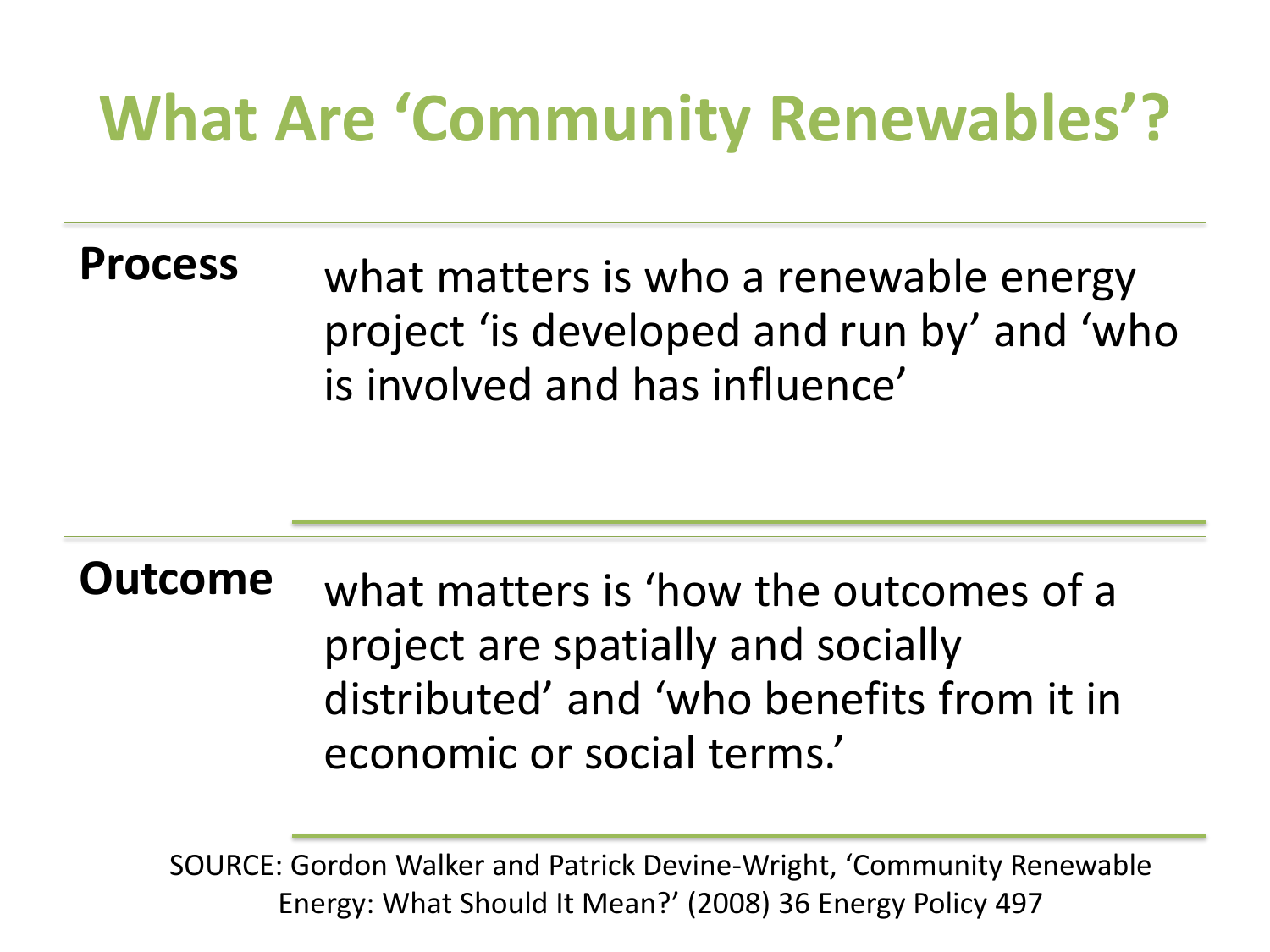EU Commission, Proposal for a Directive on the promotion of the use of energy from renewable sources, COM(2016) 767, Articles 21-22

#### **The notion of self-consumers**

• Means an active customer as defined in Directive [MDI Directive] **who consumes and may store and sell renewable electricity which is generated within his or its premises**, including a **multi-apartment block**, **a commercial or shared services site or a closed**  distribution system, provided that, for non- household renewable self-consumers, those activities **do not constitute their primary commercial or professional activity**;

#### **The notion of renewable energy communities**

A **renewable energy community** shall be an **SME** or a **not- for-profit organisation**, the shareholders or distribution, storage or supply of energy from **renewable sources**, fulfilling **at least four out of the following criteria**:

- a) shareholders or members are **natural persons, local authorities**, including municipalities, or **SMEs** operating in the fields or renewable energy;
- b) at least **51% of the shareholders** or members with voting rights of the entity are **natural persons**;
- c) at least **51% of the shares or participation rights** of the entity are owned by **local members** (…)
- d) at least **51% of the seats in the board of directors or managing bodies** of the entity are reserved to **local members** (..);
- e) the community has **not** installed **more than 18 MW of renewable capacity** for electricity, heating and cooling and transport as a yearly average in the previous 5 year.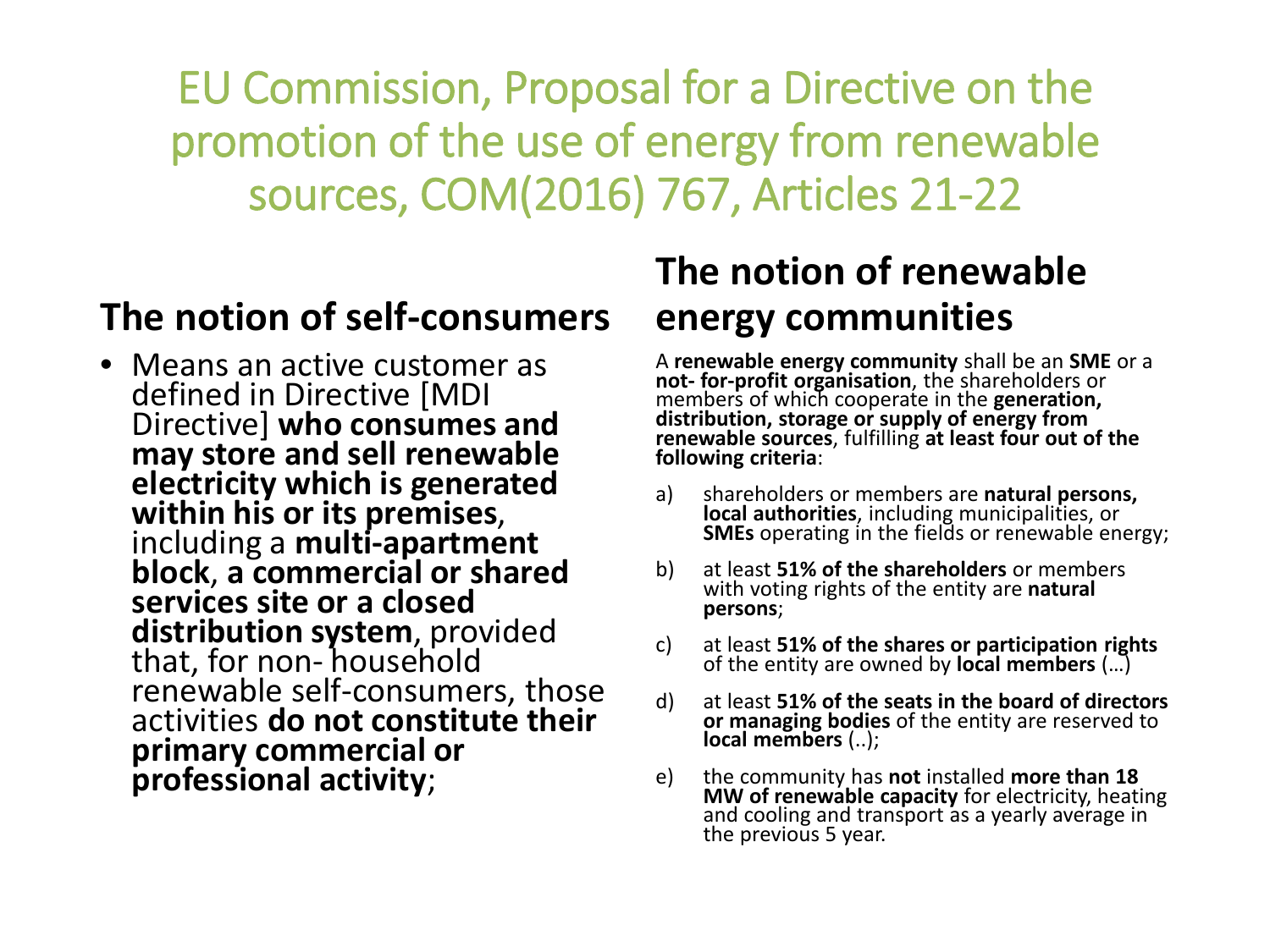## **Community Renewables in Scotland**





Locally-owned projects led by **regional organisations** which are not profit-distributing and have charitable aims such as housing associations, educational institutions, local authorities



Locally-owned energy led by **commercial businesses**, including farmers, land managers, rural small and medium-sized enterprises and profitdistributing co-operatives.

Scottish Government, Community Energy Policy Statement, 2015, at 2.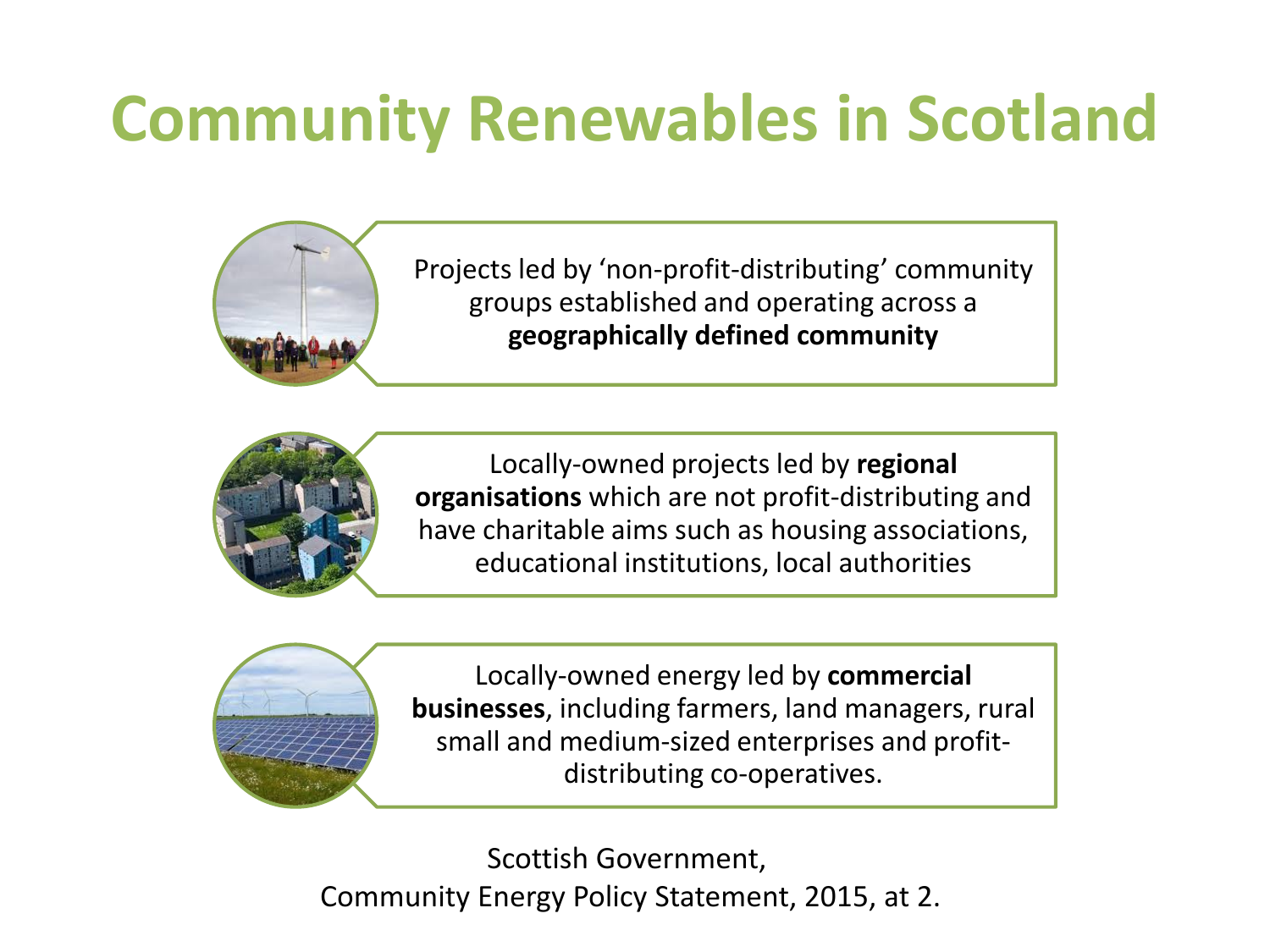

**Scottish Government Community Energy Policy Statement, September 2015**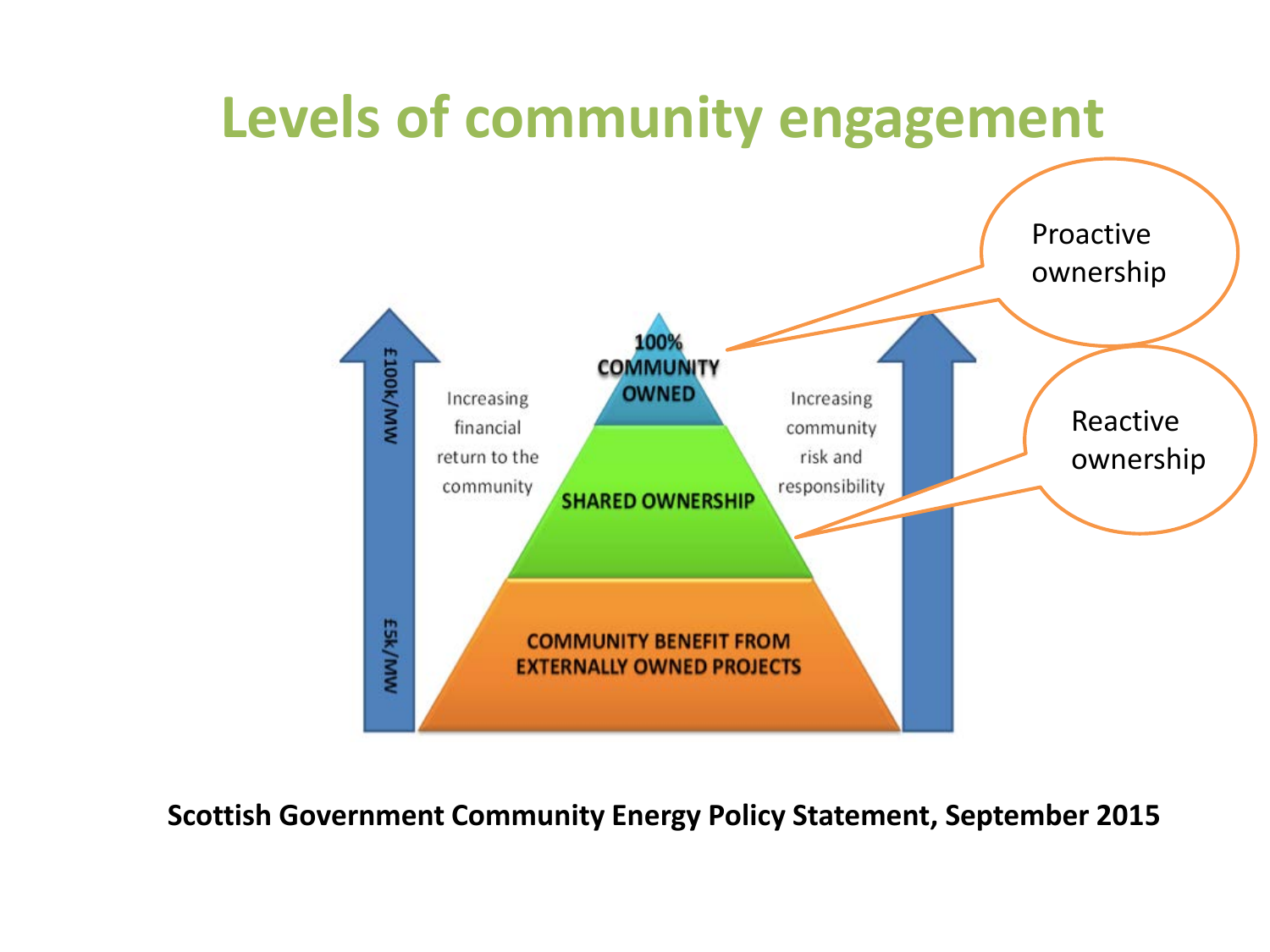### **Rationale for Community Renewables**

#### Increasing public acceptance

• Counter so-called 'NIMBYism'

#### Decentralization of energy system

• Polycentric energy governance

#### Energy democracy

• Narratives of localism, justice, independence (!)

The promise of a more equitable energy transition?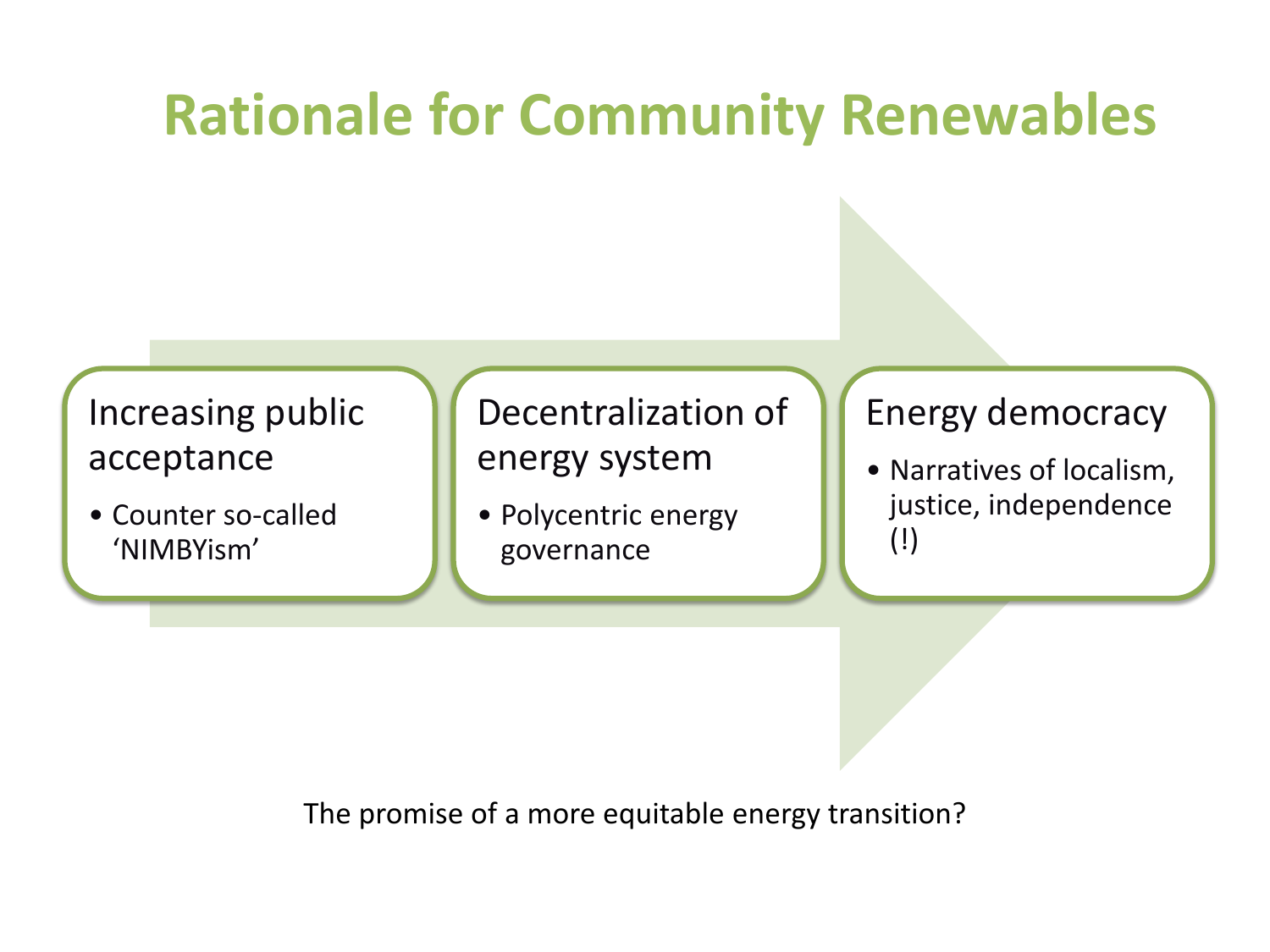### **Research questions**

Problematize community renewables, scrutinizing evidence that exists from practice from pioneers

(DK, Germany, UK)

How do community renewables policies address core justice questions associated with energy transitions?

Are community renewables projects keeping the promise of delivering a more equitable energy transition?

Greater understanding of recent policy experiment, questioning whether the optimism with which it is often portrayed is well founded.

What do we still not know about community renewables?



#### **BE THE DIFFERENCE**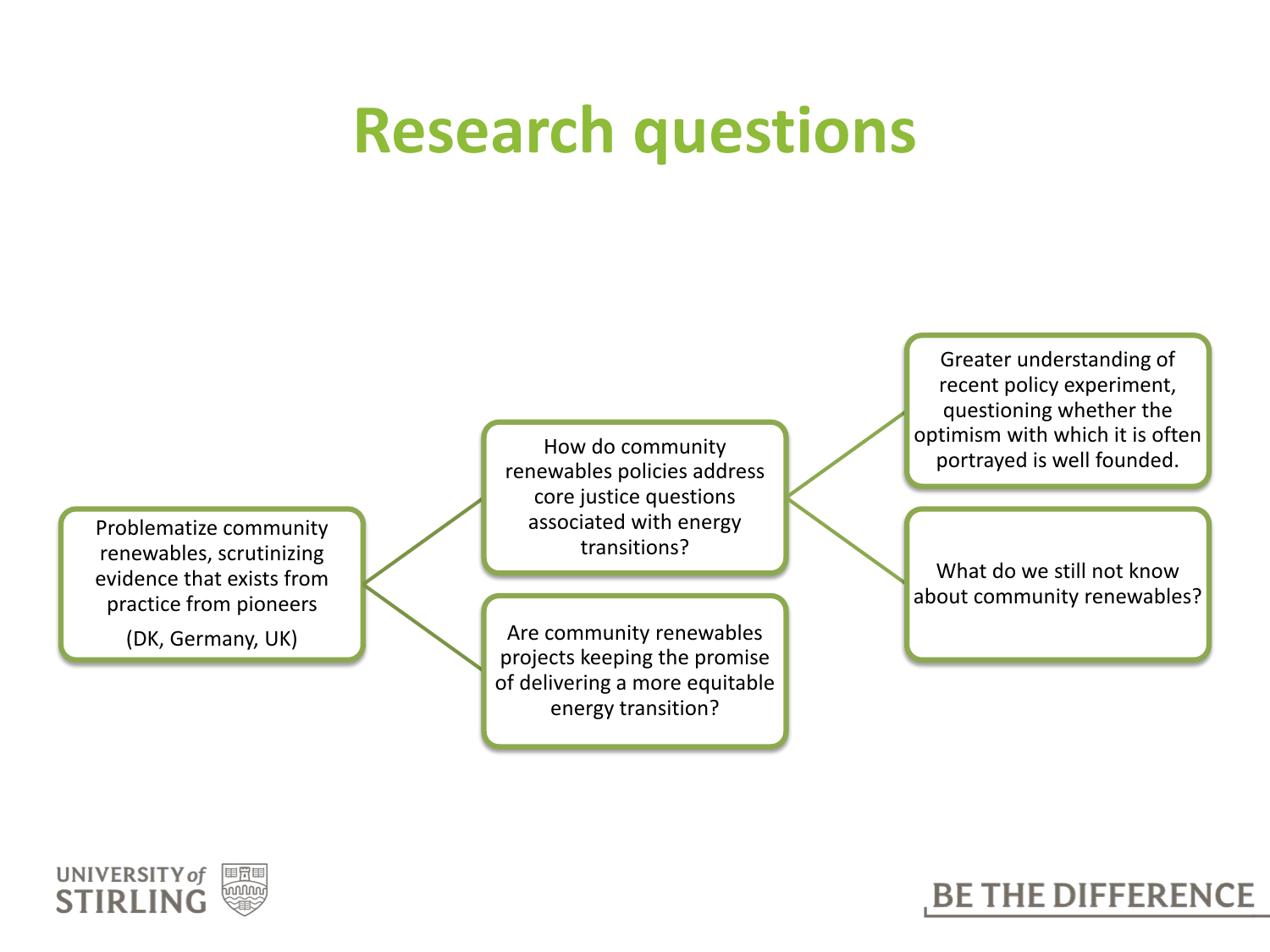## **Key procedural/recognition justice questions**

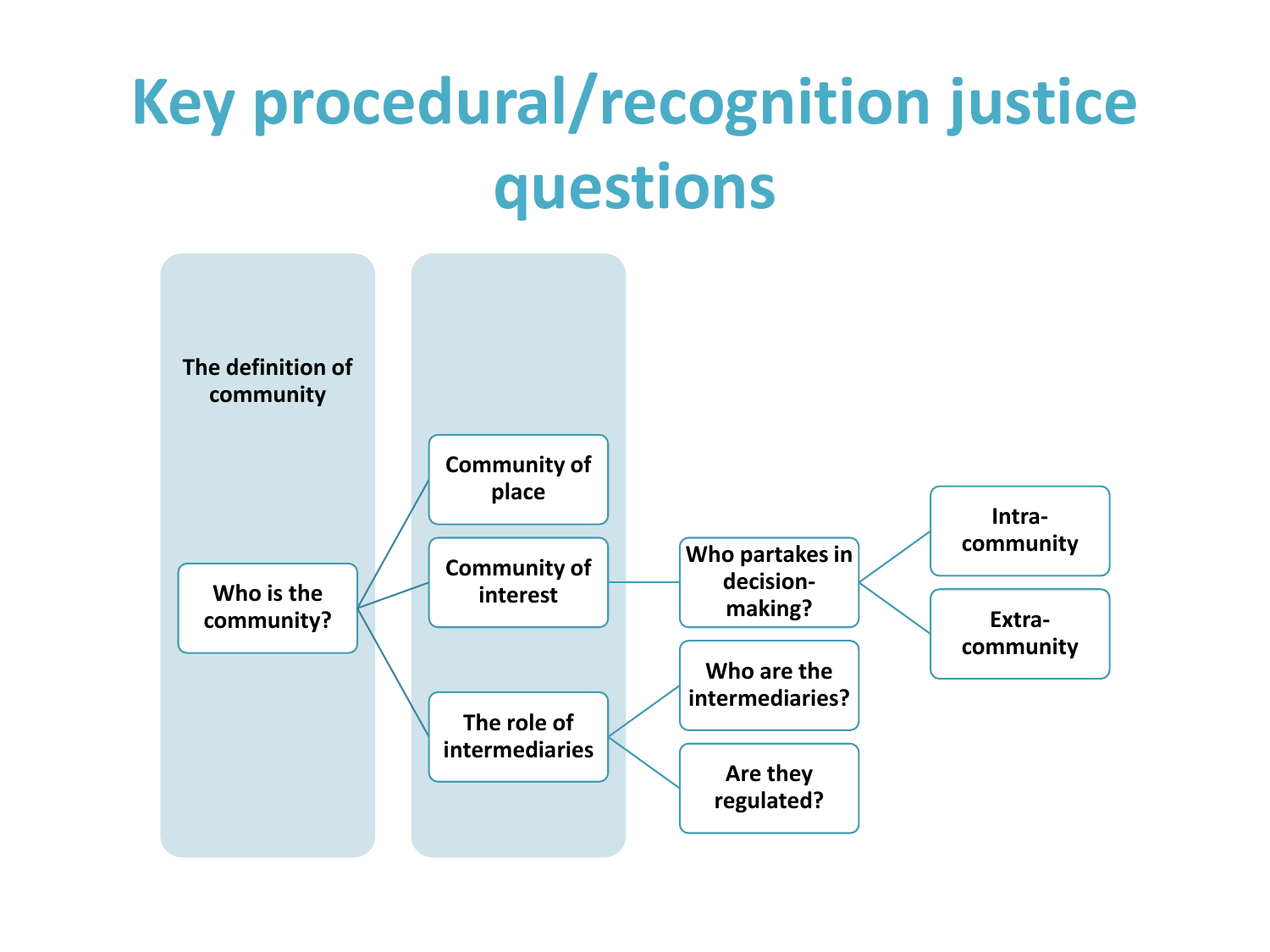# **Key distributive justice questions: Capabilities**

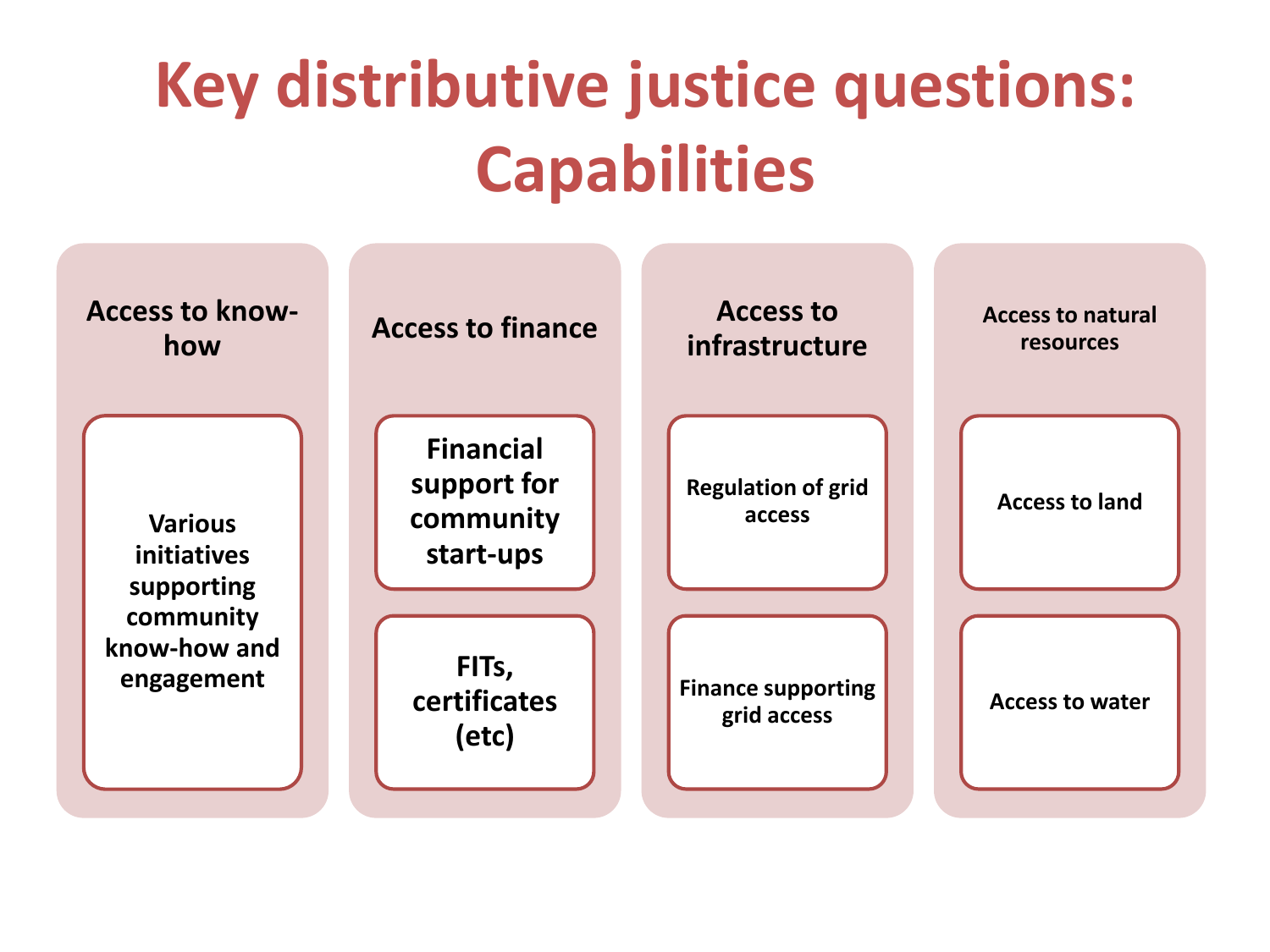# **Key distributive/restorative justice questions: Burdens**

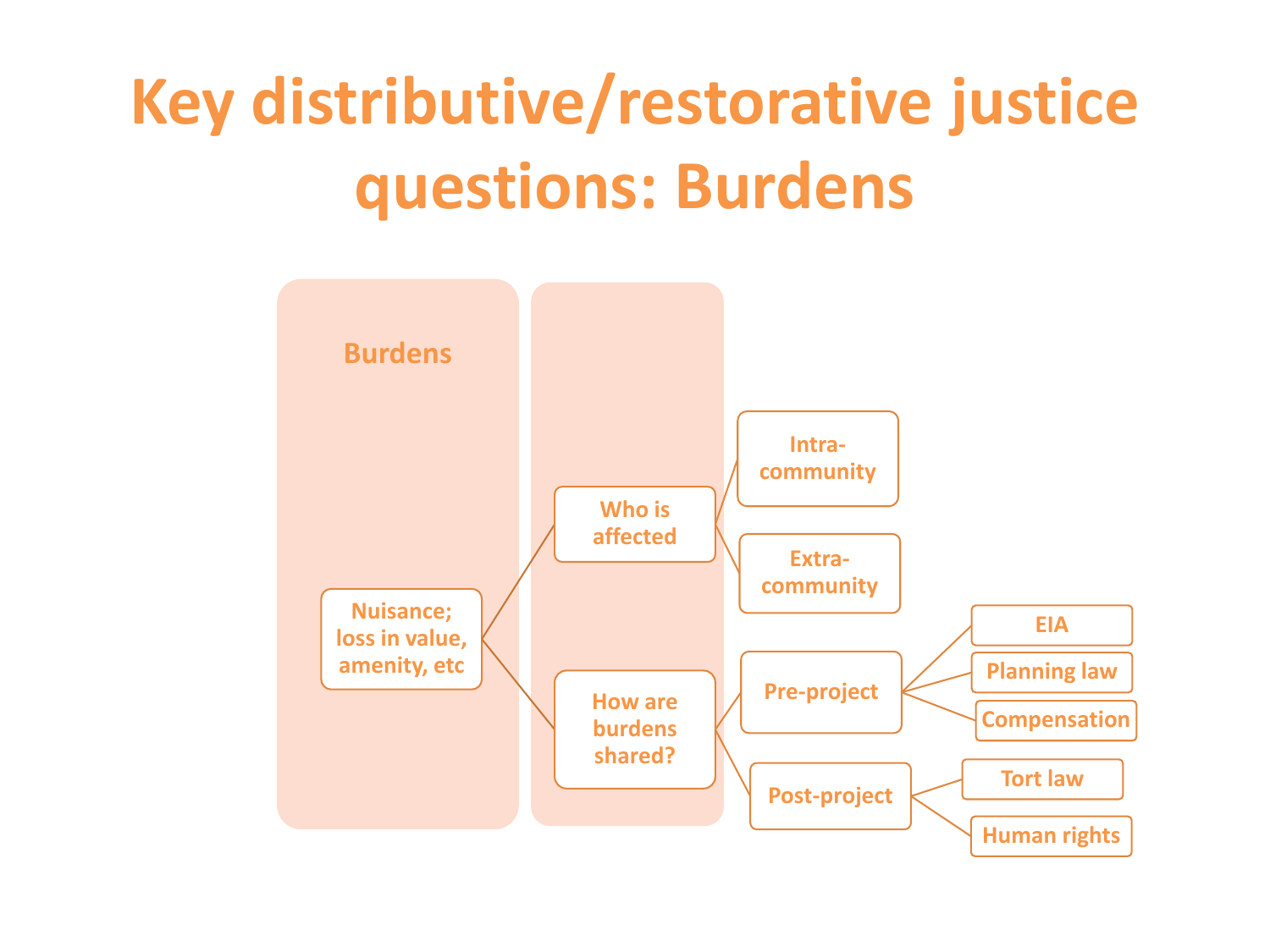### **Key distributive/recognition justice questions: Benefits**

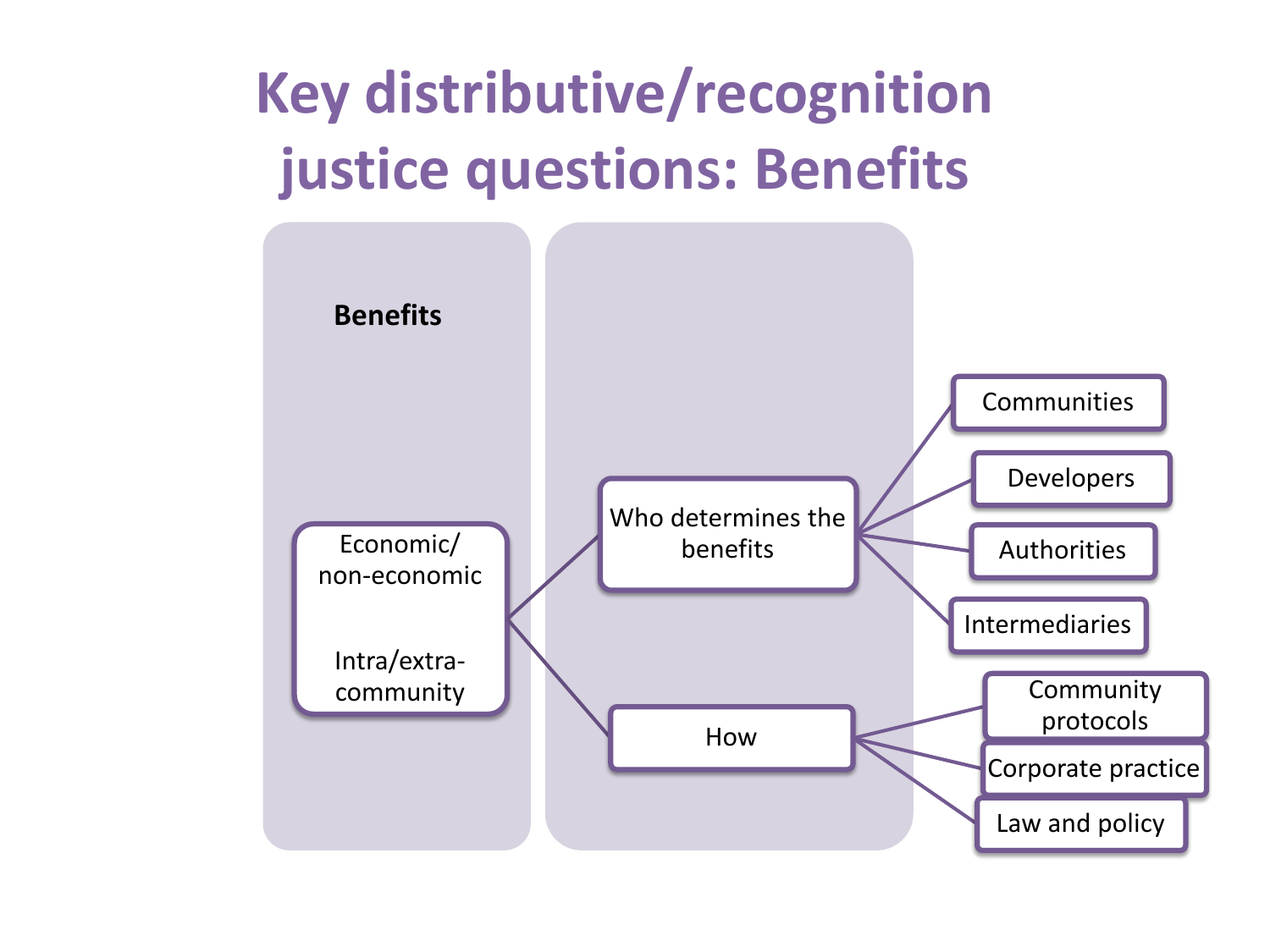# **Research agenda**

| Defining community                    | • How to define communities? The role of law vis-à-vis<br>community self-definition |
|---------------------------------------|-------------------------------------------------------------------------------------|
| Procedural justice                    | • When and where are community projects encountering<br>opposition? Why?            |
| The role of intermediaries            | • Genuine community agency? How do they compare with<br>local authorities           |
| <b>Protecting community</b><br>agency | • Safeguards against changes in regulatory frameworks,<br>subsidies, etc            |
| Burden/benefit-sharing                | • Do community renewables deliver more equitable<br>outcomes?                       |
| <b>Full community ownership</b>       | • Can obstacles to full community ownership be<br>surmounted? Is it worth it?       |